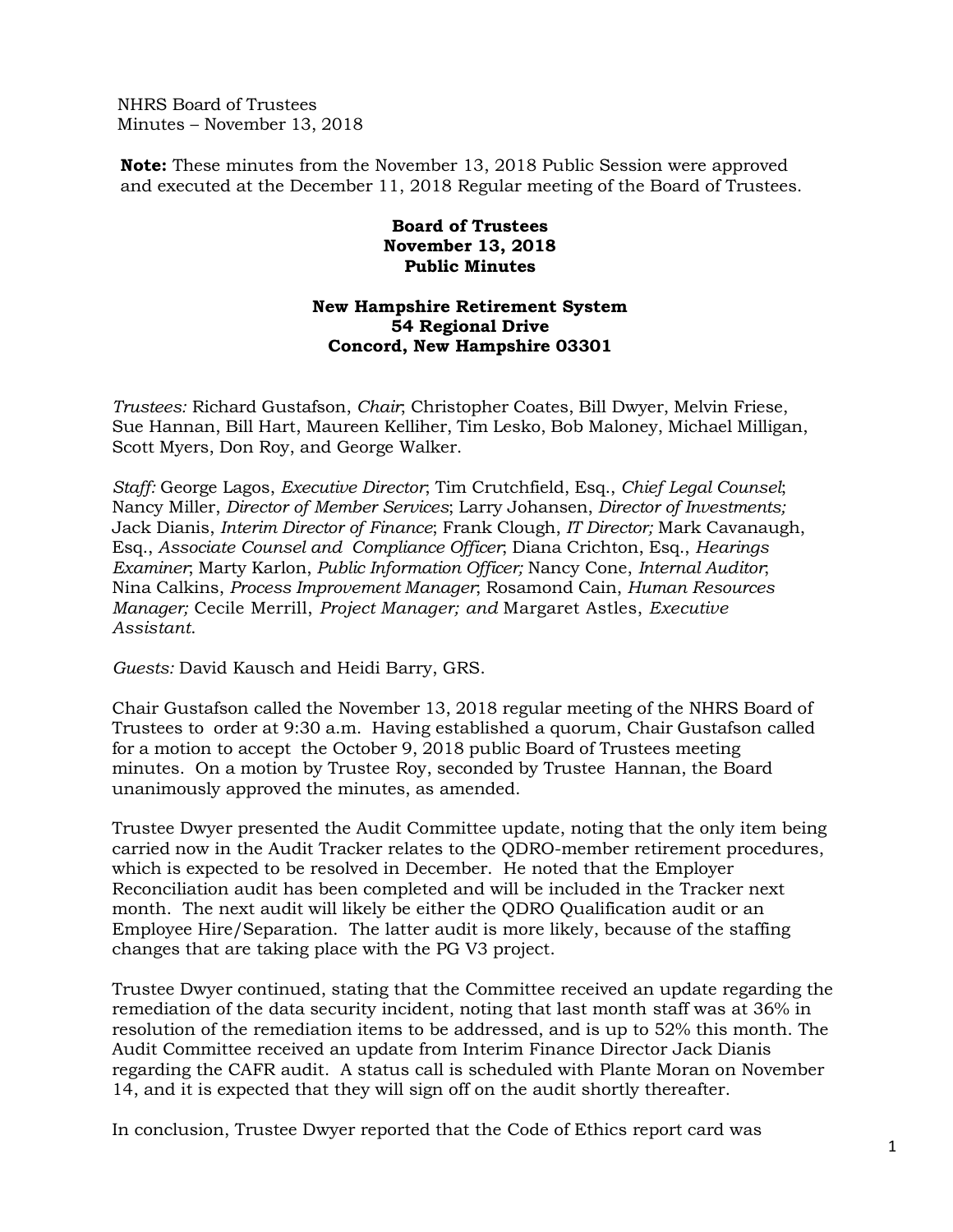reviewed, and a high percentage of responses were received, which is consistent with prior years. No items of concern were noted.

On a motion by Trustee Dwyer, seconded by Trustee Myers, the Board voted unanimously to accept the recommendation of the Audit Committee to approve the annual Ethics Survey scorecard, as presented.

Trustee Roy reported on the October 9th Governance Committee meeting. The majority of the meeting was spent discussing the paperless Board meeting initiative. He noted that positive feedback was received from other retirement systems who have already gone paperless, and a Request for Information (RFI) will be drafted.

Trustee Kelliher, reporting for the IIC, noted that the Committee approved a two-year renewal with domestic small-cap equity managers Segall Bryant & Hamill, and Wellington, both through October 31, 2020. The IIC unanimously agreed to recommend to the Board that it extend the current contract with ISS for proxy voting services through November 30, 2020.

The IIC heard presentations from unconstrained fixed income manager DoubleLine and from domestic small-cap equity manager, Boston Trust, both in conjunction with the two-year contract renewal process. In addition, the IIC heard presentations from prospective multi-sector/fixed income managers Fidelity and BlackRock as potential replacements for the System's former unconstrained fixed income manager, GAM. The Committee unanimously agreed to retain Fidelity to manage a \$150 million multisector fixed income portfolio; and to retain BlackRock to manage a \$150 million unconstrained fixed income portfolio, both subject to contract and legal review. Lastly, the IIC discussed the draft transmittal letter for the Comprehensive Annual Investment Report (CAIR).

Reporting on the markets, Trustee Kelliher noted that for equity investors, as well as the fixed income markets, volatility has returned due to the decision of the Federal Open Markets Committee (FOMC), the federal committee that addresses the interestrate setting function of the US Government, to no longer provide transparency in terms of its future actions. Major concerns to the market are US and China trade, and the possibility of the FOMC continuing to raise rates. She noted it seems that longterm interest rates are peaking, however the Fed may continue to raise short-term interest rates.

Investment Director Larry Johansen reported that the total fund performance was 2.0% for the three months ending September 30, 2018, trailing the benchmark return of 3.0%. For the three years ending September 30, 2018, the performance of the total fund was 10.5%, which exceeded the benchmark return of 9.7%. Lastly, the performance of the total fund for the five years ending September 30, 2018, was 8.1%, which trailed the benchmark return of 8.4%. He reminded the Board that these results did not include returns from non-marketable investments for the quarter.

The IIC reviewed the draft Comprehensive Annual Investment Report (CAIR) at its October meeting and the ICC, at the November meeting is expected to recommend approval of the report by the Board at the December meeting.

Mr. Johansen concluded his report commenting on the ISS Proxy Voting Services solesource contract renewal, stating that the IIC seeks Board approval, in accordance with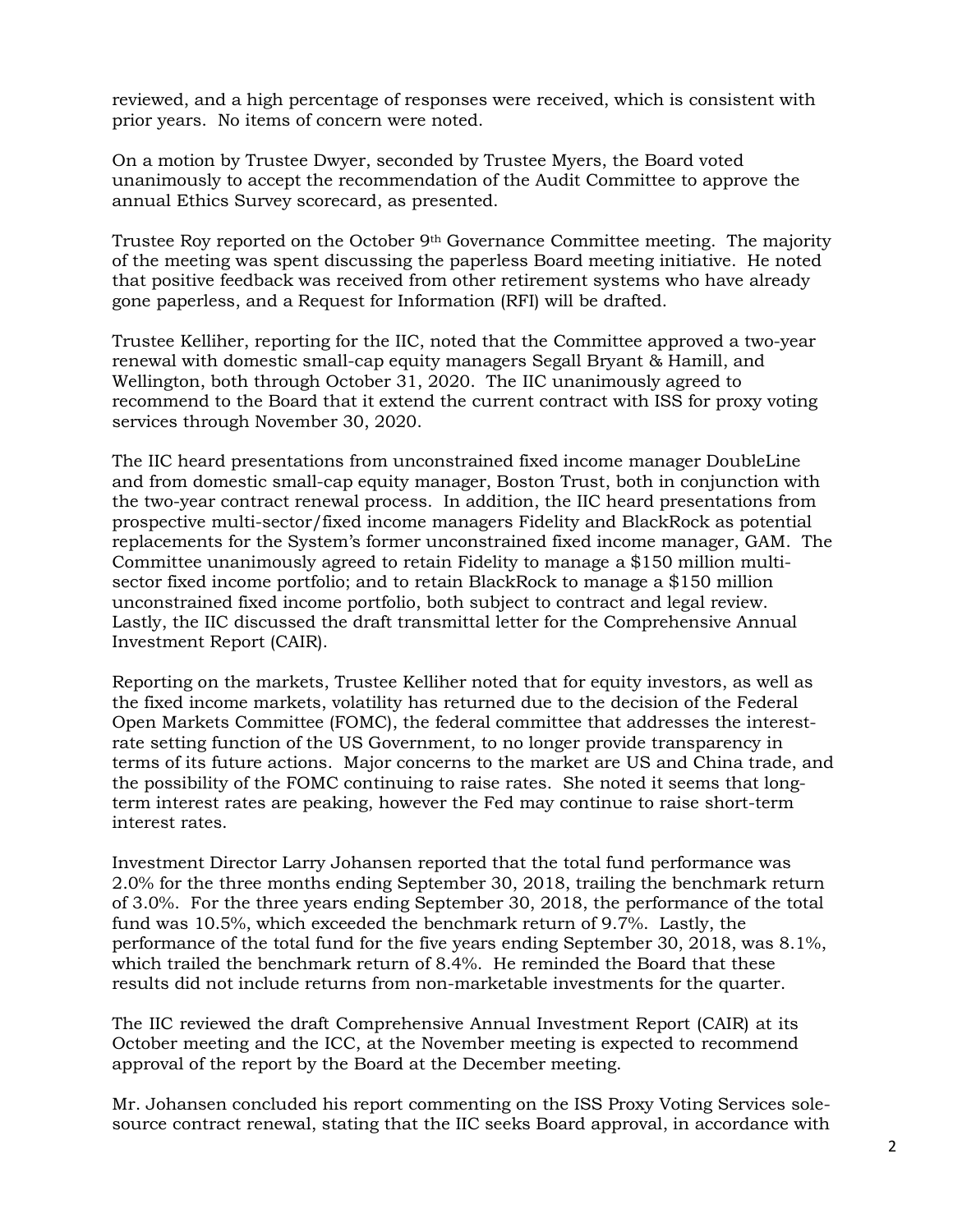the Board Procurement Policy, to extend the current contract with ISS for the next two years. Mr. Johansen indicated that the contract pricing would remain unchanged and an RFP process would be initiated prior to the conclusion of the extension period.

On a motion by Trustee Hart, seconded by Trustee Lesko, the Board unanimously voted to accept the recommendation of the Executive Director that the Board approve the ISS contract extension, as presented.

Trustee Scott Myers reported on the Legislative Committee meeting held on November 2, 2018. He stated that the Committee reviewed the proposed legislation presented by staff regarding revisions to how military and oversight service purchases are calculated and voted unanimously to recommend to the Board of Trustees that it endorse that legislation. It was noted that these revisions were considered by staff to be administrative in nature and consistent with prior legislative intent.

On a motion by Trustee Myers, seconded by Trustee Hart, the Board unanimously voted to adopt the recommendation of the Legislative Committee to propose a legislative amendment to the statutory service credit calculation provisions as presented.

Trustee Hart reported on the Personnel, Performance & Compensation Committee (PPCC) meeting held on November 2, 2018. There was a high-level discussion on the CBA negotiations with HR Director Rosamond Cain indicating that the State of NH had negotiated some changes in its collective bargaining agreement that may have some implications to the NHRS contract because the NHRS agreement is aligned with the State's with respect to health insurance related matters.

The PPCC discussed the PG V3 staffing initiative and noted that despite the low levels of unemployment, NHRS has seen a number of qualified applicants. One of the related challenges to the staff increases is the location and accommodations for the new hires. The Committee went into non-public session to discuss the status of the recruitments for the new Director of Finance position and an offer to the lead candidate is imminent.

Trustee Walker reported on the Benefits Committee meeting held on November 1, 2018, noting that the Committee voted unanimously to recommend to the full Board that it approve the Final Proposal of the Ret. 200 rules. Ret. 300 and 400 rules are still under review by the Office of Legislative Services. The Committee also discussed a benefit matter in non-public session, with no votes taken.

On a motion by Trustee Walker, seconded by Trustee Milligan, the Board unanimously voted to adopt the Final Proposal of the Ret. 200 rules, moving the rules forward to the next step in the process.

David Kausch and Heidi Barry of GRS presented an overview on actuarial services for the benefit of the newer Board Trustees and the June 30, 2018 NHRS' Draft Interim Valuation. The purpose of the valuation is to measure the System's funding progress and to determine actuarial information for reporting purposes in compliance with the Governmental Accounting Standards for Statement 67 regarding pensions and for Statement 74 regarding the medical subsidy benefit. The valuation is also used to provide support to schedules for the System's Comprehensive Annual Financial Report (CAFR) for the actuarial and statistical sections and provide notes to financial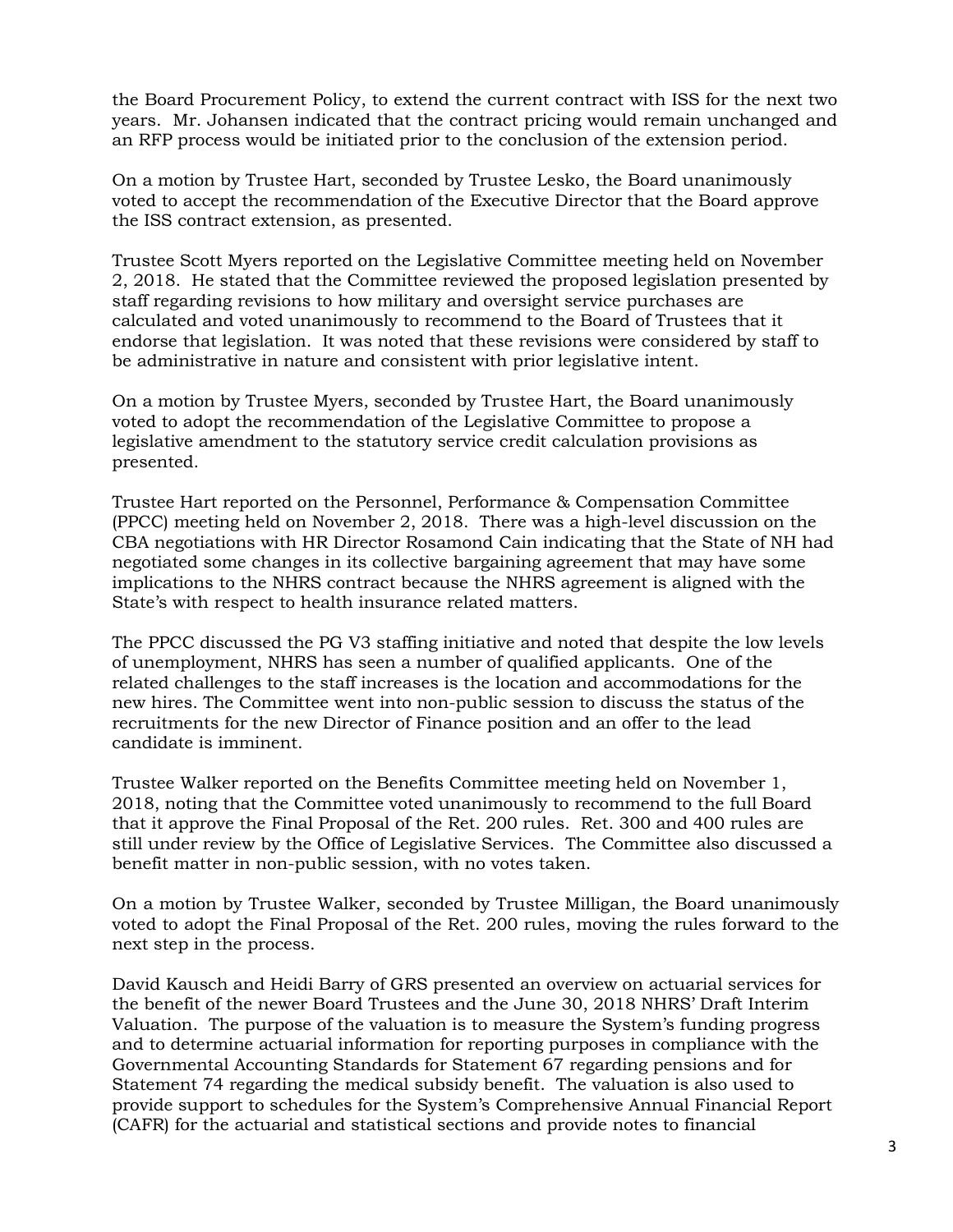## statements.

Following the GRS presentation, the Board took a five-minute recess.

The Board reconvened and Chair Gustafson introduced the Patricia Scaglione Reconsideration Hearing and proceeded to explain the procedures for the hearing granted at the discretion of the Board under the governing NHRS administrative rules and modeled after the oral argument process followed at the NH Supreme Court. Chair Gustafson introduced Attorney Greg Silverman, representing the interests of Ms. Scaglione, and Attorney Peter Foley, representing the interests of the NHRS. Attorney Michael Delaney, the Board's external counsel, acted as the official timekeeper.

Attorney Silverman presented his oral argument on why Ms. Scaglione was eligible to continue making contributions, and thereby earn service credit, after June 30, 2014.

Attorney Foley presented his oral arguments in response.

At the conclusion of the oral presentations a motion was made by Trustee Hannan, seconded by Trustee Hart, and unanimously approved by the Board, to temporarily adjourn the meeting for the purpose of consulting with legal counsel under RSA 91- A: $2$  I(b).

Following the consultation, the Board unanimously adopted a motion made by Trustee Dwyer, seconded by Trustee Hart, to reconvene the Board meeting.

In open session, a motion was made by Trustee Hart, seconded by Trustee Myers, and unanimously approved by the Board to uphold the May 8, 2018 Board determination that Ms. Scaglione was not eligible to continue making contributions and earn service credit after June 30, 2014, due to the July 1, 2014, effective date of 2014 Chapter law 183:5 (HB 1494).

Following that vote, Trustee Coates left the meeting at 11:35 a.m.

Executive Director Lagos reported on the Executive operating report, noting that the KPM benchmark of 95.% was not met in October due to missed targets in Investments, Finance and Member Services.

Mr. Lagos then provided an update on contracts entered into in FY 17, 18 and 19 under the Board's Procurement Policy. The update does not include the engagement of the external auditor, as that is under the jurisdiction of the Audit Committee per statute.

Mr. Lagos asked Project Manager Cecile Merrill to report on the PG V3 Project Status as of November 1, 2018. She reported that the IT Administrative Assistant has been hired and recruitment continues for other positions; interviews are scheduled for the MS Manager position; a statement of work was received from LRS with comments and LRS will make a PG V3 presentation to all staff in December. All flowcharts are complete except for vendor payroll; the employee outreach budget has been completed; and, regarding the data conversion, of the 35 data cleansing items, 34 have been closed.

Mr. Lagos reported that there had been productive contract negotiations with LRS. He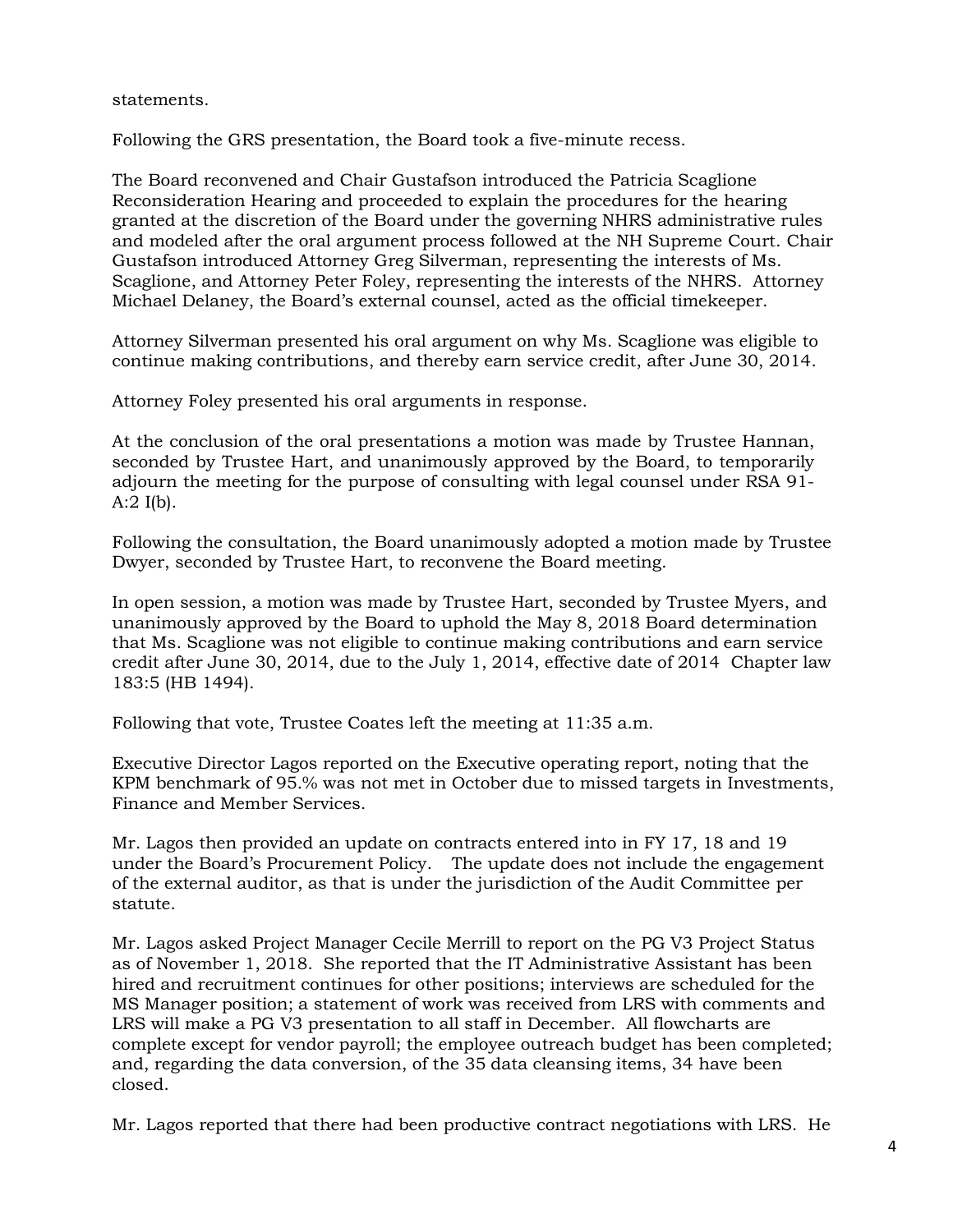indicated that a review was underway with respect to the comparing the cost of subscription versus perpetual licensing of the software, as it appears likely that the PG V3 platform would remain in use for a considerable period of time.

Chief Legal Counsel Tim Crutchfield thanked the Trustees for responding to the paperless Board meeting survey, noting that the responses indicate, a general willingness to pursue this further.

Mr. Crutchfield, reported that the System is developing an RFP for Fiduciary, Tax and Benefits, and Legislative Counsel. He gave a preview of the next steps, noting that the RFP will be submitted to the Board for approval at the December meeting. He also indicated that later in the year, staff will come back to the Board with an RFP for an investment counsel and again still later in 2019; there will be an RFP for local NH counsel.

Mr. Crutchfield addressed the annual Office of Foreign Assets Control (OFAC) Report. In response to a question, Attorney Cavanaugh explained that there were no known violations discovered during the annual review and that NHRS largely relies on its custodial and payroll banks and their sophisticated banking systems to assure compliance with this federal law.

Director of Finance Jack Dianis reported that the external audit should be completed on schedule in December. He asked the Board to notice that on the financial report, this month and going forward, the financial report will show net position, cash flow and budget to actual figures now that all of the investment performance data had been received and recorded for the alternative investments. He noted that Finance had a backlog in administering cash receipts and penalties, which has been addressed.

Director of IT Frank Clough reported that the Telephone System Redundancy process was tested and the system works well. The Microsoft Exchange email upgrade has also been tested and training is underway. He explained that NHRS is working with an IT consulting firm, Steel Root, on security awareness training for staff scheduled for December.

Director of Member Services Nancy Miller updated the Board that a report is included in the Board's meeting materials providing the status of finalizing July retirement benefits. Ms. Miller noted that through the joint efforts of PIO and Member Services staff, an action plan had been put in place to expedite the finalization of the July retirements. She indicated that the improvements to the employer termination form, together with employer trainings, had significantly improved the process.

Ms. Miller explained that the State Retiree insurance rate holiday was successfully implemented and the rates are back in place for November as planned. She noted that Member Services had experienced a delay in processing member refunds due to issues with file reconciliations.

On a motion by Trustee Dwyer, seconded by Trustee Hart, the Board unanimously voted to approve the Consent Agenda, as presented.

Executive Director George Lagos stated that everything is moving along well concerning the Action Items from the October 9 Board meeting.